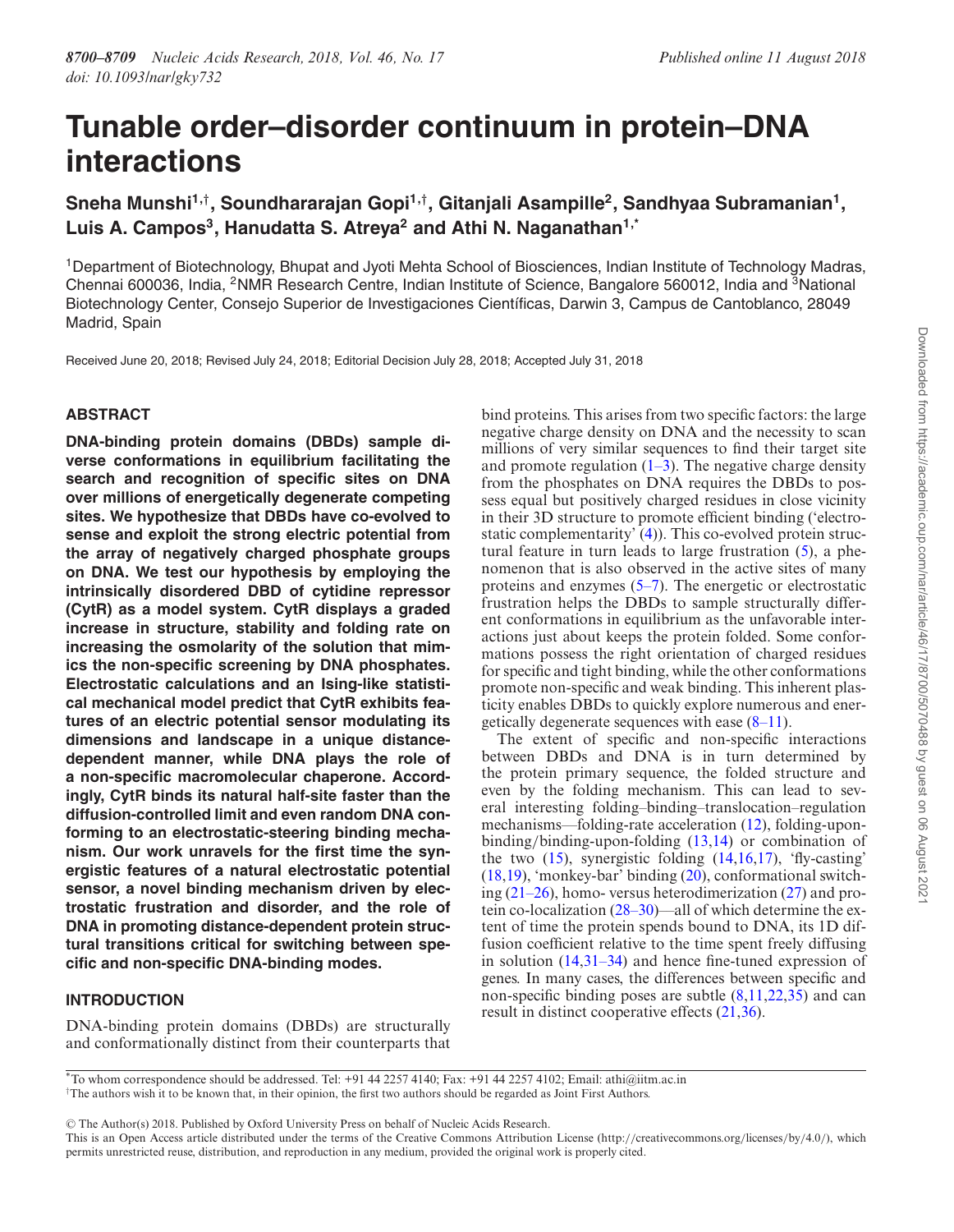One underlying theme to all of the mechanisms reported above is the conformational malleability of DBDs. The coevolved but frustrated landscape of DBDs can thus manifest as complex binding thermodynamics (37–40), anomalous heat capacity profiles (41), downhill-like folding mechanistic behaviors (14) and large dynamics even in the DNAbound form (42,43). An extreme case is that of a DBD folding upon binding to DNA (or vice versa), while it remains disordered in the absence of DNA. Such a phenomenon is frequently observed in protein–protein interactions where one partner remains folded while the other protein domain folds upon binding (44,45). Cytidine repressor (CytR) DBD (referred to as CytR) is an intrinsically disordered protein (IDP) that binds its target *udp* half-site with a weak affinity (46), and promiscuously to multiple other sites (47), despite assuming a folded-like structure on binding. In fact, a detailed analysis revealed that CytR is highly frustrated electrostatically, samples multiple conformations in equilibrium driven by non-specific and a continuous collapse transition, but this conformational heterogeneity is also translated into binding heterogeneity (36), reminiscent of the 'fuzzy' complexes in protein–protein interactions (48).

In the case of fully folded proteins or ligands that carry excess positive charges, the large negative electrostatic potential of DNA is expected to merely 'pull' them toward the center of attraction thus promoting binding. However, what happens when the protein is less structured or disordered, as is the case for CytR? If they are frustrated electrostatically due to the presence of excess positive charges, the intuitive expectation is that the non-specific electrostatic potential should promote folding of such disordered proteins in a distance-dependent manner due to progressively stronger charge screening as the protein approaches DNA. We test this hypothesis in the current work through salt-screening experiments on CytR and a statistical mechanical model. We identify a unique mechanism determining the heterogeneous binding of CytR to DNA, a feature that could also be prevalent in other disordered and even folded proteins.

## **MATERIALS AND METHODS**

#### **Protein expression, purification and spectroscopy**

The protocol for overexpression of CytR, purification and spectroscopic measurements is outlined in detail in  $(36)$ . The 2D  $[1^{\frac{5}{5}}N, 1H]$ -HSQC spectra were recorded at 298 K on a Bruker Avance III 800 MHz nuclear magnetic resonance (NMR) spectrometer equipped with a cryogenically cooled triple resonance probe. The spectra were acquired with 4 transients and 256 complex points, with an average measurement time of 20 minutes at protein concentrations of 200–400  $\mu$ M.

## **Analytical ultracentrifugation (AUC)**

Sedimentation velocity experiments were carried out in Optima XL-I (ultraviolet (UV)–VIS absorbance at 280 nm and interference detection) at 48 000 rpm and at 298 K at a CytR concentration of  $\sim$ 50 µM. The sedimentation velocity profiles were collected at different time intervals and the sedimentation coefficients calculated using SEDFIT with corrected buffer densities and viscosities.

## **Kinetics**

Ionic strength and urea-dependent kinetic experiments were performed at 298 K, pH 7.0 in a Chirascan SF.3 Stopped Flow instrument (Applied Photophysics Ltd.; dead-time ∼2 ms) coupled to a thermostated water bath. The sole tyrosine in CytR (Y53) was excited at 280 nm, kinetic traces collected, averaged (from at least six repeats with one-minute equilibration between individual repeats) and fit to singleexponential functions. The starting buffer for ionic strength dependent folding and unfolding experiments was at 11 and 2500 mM ionic strength, respectively. The starting protein concentrations were  $\sim$ 200  $\mu$ M with the final concentrations (after mixing) of  $\sim$ 18 µM.

The kinetics of association was monitored by recording anisotropy traces of Alexa-532 labeled *udp* half-site with excitation and emission wavelengths of 530 and 570 nm, respectively. Both DNA and CytR were dissolved in 50 mM sodium phosphate buffer, 30 mM sodium chloride and 1 mM ethylenediaminetetraacetic acid, pH 6.0. Binding was initiated by 1:1 mixing of Alexa-532 labeled DNA with excess CytR DBD mimicking pseudo-first order conditions. For each protein concentration, six traces were recorded at an interval of one minute and averaged.

## **Differential scanning calorimetry (DSC) and variable-barrier (VB) model**

The scanning calorimetry experiments were recorded in a MicroCal VP-Capillary DSC with an automated sample injector as described before (36). The variable-barrier (VB) model analysis was performed on the absolute heat capacity thermograms of CytR at the three explored ionic strength conditions by fixing the Freire folded baseline (49). The final parameters at [43, 600 and 1300] mM ionic strength conditions are:  $\Sigma \alpha = [1554.9, 585.1 \text{ and } 121.1] \text{ kJ mol}^{-1}$ ;  $T_0 =$ [291.7, 313.6 and 337.3] K;  $\beta = [-173.7, -12.14 \text{ and } 0.12]$  $kJ \text{ mol}^{-1}$ ;  $f = [0.535, 0.631 \text{ and } 0.903]$ .

# **Wako–Saitô–Muñoz–Eaton (WSME) model**

*N*

The Wako–Saitô–Muñoz–Eaton (WSME) model  $(50,51)$  in its latest version includes contributions from intramolecular van der Waals interactions, electrostatics and solvation apart from conformational entropy (52,53) (see Supporting Methods). In the current work, the basic WSME model terms of CytR DBD (PDB ID: 2L8N) are supplemented with an extra weighting term on residue *j*.

$$
w_i = \prod_{j=1}^N \exp(-\Delta G_{j,\text{DNA}} \rho_j / RT),
$$

where  $\rho_j$  is the folded status of the residue *j* in microstate *i*, *N* is the number of residues, *R* is 8.314 J mol<sup>-1</sup> K<sup>-1</sup> and *T* is the temperature. The free energy contribution due to the interaction of residue *j* with DNA ( $\Delta G$ <sub>*j*,DNA</sub>) includes van der Waals interactions as identified using a Gō-like approach employing a 5 A heavy atom distance cutoff and electrostatic interactions between the residue *j* of CytR and every phosphate group on DNA (non-specific charge–charge interactions). The bound conformation of CytR was modeled in PyMOL (54) with the LacR structure (1CJG) as the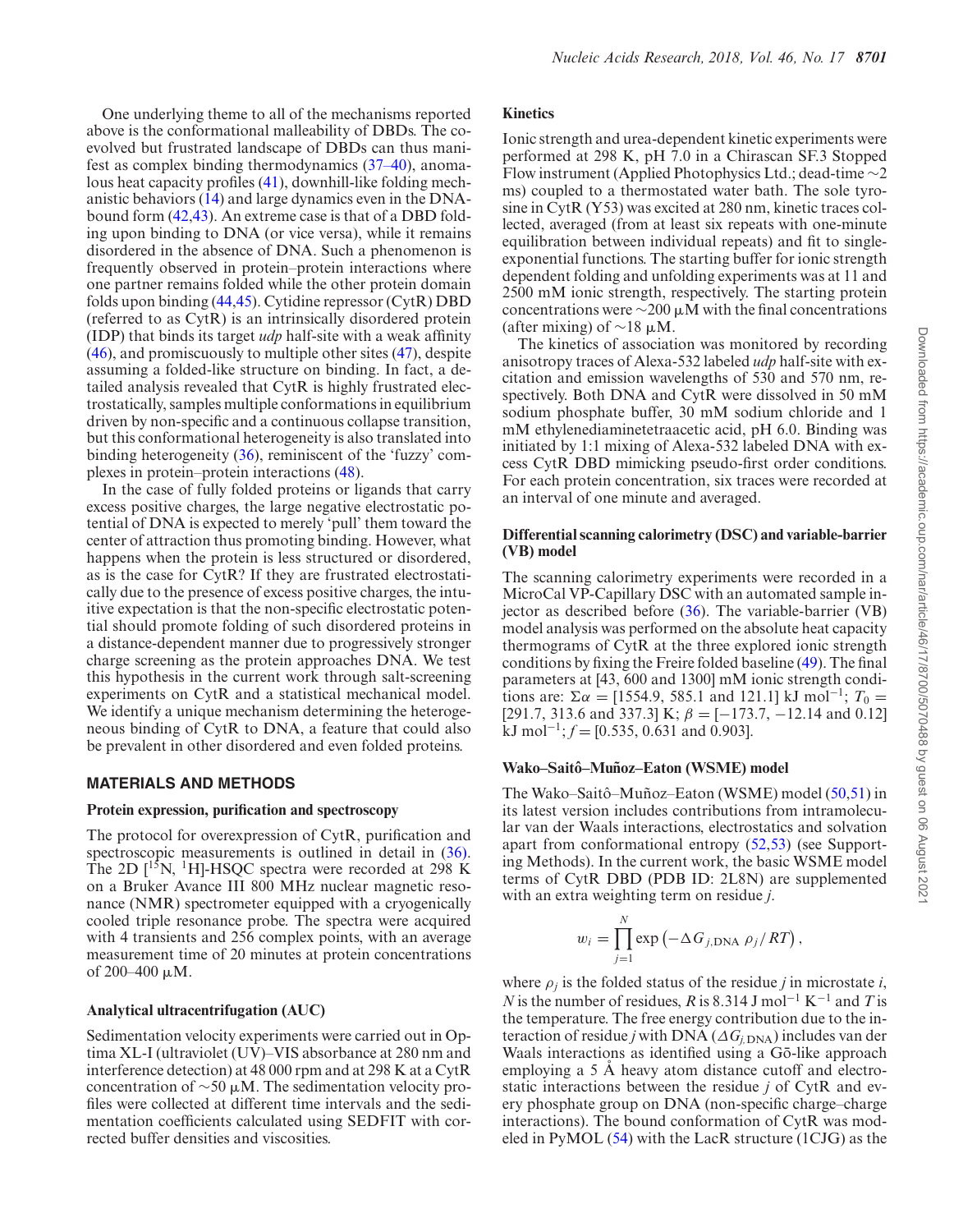

**Figure 1.** Electrostatic frustration in CytR (**A**). The large positive surface potential on the DNA-binding face. (**B**) Left: Same orientation as in panel (A) but with the residues labeled. Right: Identity of the positively charged residues that do not bind DNA but are still frustrated. (**C**) Charge–charge interaction energy of folded CytR as a function of ionic strength and as calculated from the TK algorithm. Non-local interactions are identified with a sequence separation >4.

template and energy minimized in GROMACS (55). A series of poses spatially displaced from DNA were generated in PyMOL and used for model predictions on the role of DNA. The calculation of overall partition function, free energy profiles and residue probabilities are described in detail elsewhere  $(50,52)$ . The final model parameters are—mean interaction energy per native contact  $(\xi) = -217.1$  J mol<sup>-1</sup>, entropic cost for fixing a residue in native conformation  $(\Delta S_{\text{conf}}) = -33.31 \text{ J mol}^{-1} \text{ K}^{-1}$  per residue and the temperature independent heat capacity per native contact ( $\Delta C_{\rm p}^{\rm cont}$ )  $= -2.33$  J mol<sup>-1</sup> K<sup>-1</sup>. An uniform dielectric constant ( $\varepsilon =$ 29) was used to scale both intramolecular ( $\varepsilon_{\text{prot}}$ ; between the charged residues on the protein (52,56)) and intermolecular  $(\varepsilon_{\text{prot},DNA};$  between protein and DNA) electrostatic interactions. The latter was also varied from the 29 to 74.3 with little overall changes in the model predictions.

#### **Electrostatic calculations**

The net electrostatic interaction energy (pH 7.0, 310 K, 100 mM ionic strength) between folded CytR and DNA was calculated at different distances employing a simplified Debye– Hückel formalism  $(52)$ . Tanford–Kirkwood  $(TK)$  electrostatic calculations were carried out as before (57,58) to extract the pair-wise charge–charge interaction energies of CytR at varying ionic strength conditions. The electrostatic potential around CytR and DNA was calculated with the Adaptive Poisson−Boltzmann Solver (59,60). The charges were assigned using the PDB2PQR module employing AM-BER charge set, while the residue protonation states at pH 7 were assigned using the PROPKA routine. The non-linear PB equations were numerically solved at 310 K, on a 193  $\times$  193  $\times$  193 Å grid with 100 grid points per Å<sup>2</sup> for surface construction. The dielectric constant was set to default (78.5 for solvent and 2.0 for protein interior) and the ion radii were set to  $2 \text{ Å}$ . The net electrostatic potential of the molecules was calculated at  $2 \text{ Å}$  from the molecular surface.

## **RESULTS AND DISCUSSION**

## **Electrostatic frustration in CytR**

Unfavorable electrostatic interaction is a characteristic feature of DBDs that bind DNA. In this regard, the folded CytR (i.e. the structure in the presence of DNA) exhibits a unique feature wherein specific residues that are far from

DNA (K18, K20, R43, K46) are as frustrated, if not more, as those residues that come together to form favorable interactions with the DNA backbone (K13, R28 and K35; Figure 1A and B). TK electrostatic interaction energy calculations (57,58) reveal that CytR exhibits unfavorable interactions between helices 1 and 3, i.e. long-range interactions that hold the protein together.

This can be observed in the plots of the electrostatic interaction energy as a function of ionic strength: increasing ionic strength screens local interactions making them more unfavorable while promoting long-range (non-local) charge–charge interactions (Figure 1C). Beyond 500 mM ionic strength, both the interactions contribute equally to the overall stability. Electrostatic potential calculations in fact indicate that as the ionic strength is increased, the unfavorable interactions are progressively screened thus reducing electrostatic frustration (Supplementary Figure S1). These observations hint that an intrinsic conflict between local and non-local electrostatic interactions could be one of the fundamental factors contributing to the low stability and structure of CytR.

#### **Charge screening promotes structure in CytR**

To explore the predictions experimentally, we systematically increase the ionic strength of the buffer by adding salt and probe for the effect on secondary and tertiary structure of the protein. The far-UV CD monitored secondary structure increases continuously on adding salt ranging from −6000 deg. cm<sup>2</sup> dmol<sup>−</sup><sup>1</sup> at 298 K and 11 mM ionic strength buffer to −15 000 deg. cm<sup>2</sup> dmol<sup>−</sup><sup>1</sup> at 2.5 M ionic strength conditions (Figure 2A). In fact, the signal at 298 K approaches that of the folded PurR or LacR (which are fully folded in the absence of DNA) at the highest salt concentrations indicating a fully folded domain. The apparent melting temperature also shows an increasing trend ranging from ∼303 K at 11 mM, ∼340 K at 1.7 M and finally to 345 K at 2.5 M ionic strength conditions (Figure 2A). A shorter CytR construct, which does not include the long unstructured Nand C-terminal residues, exhibits a similar increase in structure and stability highlighting that the stability modulation is an intrinsic feature of the sequence region that folds in the presence of DNA (Supplementary Figure S2).

CytR possesses a single tyrosine (Y53) thus allowing us to probe for the changes in the tertiary environment on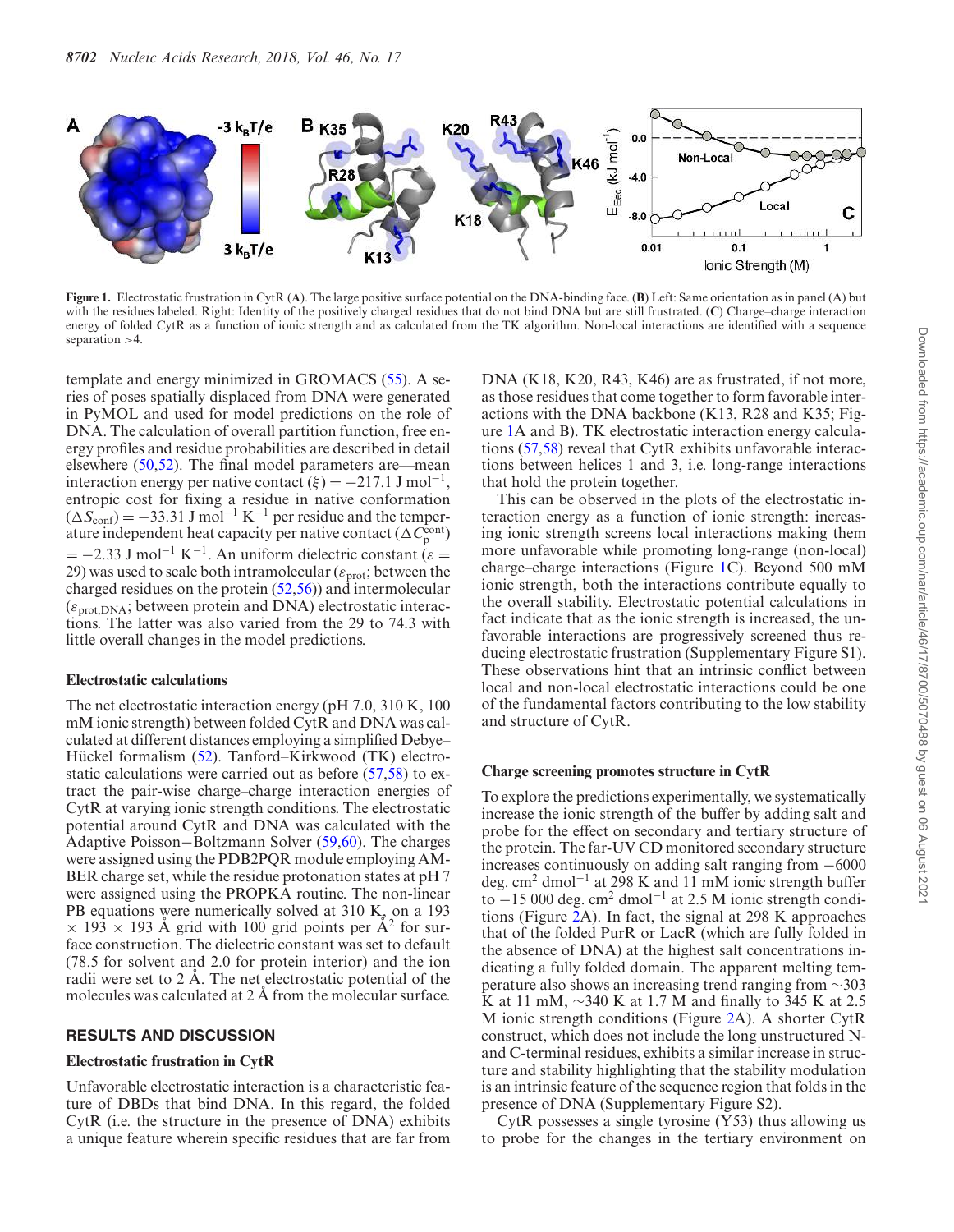

**Figure 2.** Charge screening promotes a continuum of structural states in CytR (**A** and **B**). Far-UV and near-UV CD unfolding curves at varying ionic strength conditions. MRE represents mean residue ellipticity in units of deg. cm<sup>2</sup> dmol<sup>-1</sup>. (C and D) Global singular value decomposition (SVD) of temperature–wavelength fluorescence data of CytR unfolding at different ionic strength conditions. The first and second basis spectra (which shows a red shift) are displayed in black and gray, respectively. The amplitudes of the second basic spectra as a function of temperature are shown in panel (D) highlighting the temperatures at which they change sign depending on the stability conditions. (**E**) Overlay of <sup>15</sup>N,<sup>1</sup>H-HSQC spectra at 43 mM (green), 430 mM (blue) and 1000 mM (red) ionic strength conditions. (**F** and **G**) Corrected sedimentation velocity distributions and the apparent Stokes radii (*R*S) of CytR at the two extreme ionic strength conditions. The dashed horizontal line in panel (G) signals the dimensions of a perfect sphere.

ionic strength modulation. The near-UV CD spectral magnitude of CytR increases with salt and shifts to the right mirroring far-UV CD observations providing a clear indication that the overall tertiary structure increases concomitantly with secondary structure (Figure 2B). The fluorescence emission of tyrosine exhibits a small red-shift on increasing temperatures providing an alternate probe to monitor structural changes. This component of the spectra can be extracted by performing singular value decomposition of the global temperature–wavelength–ionic strength data (Figure 2C) (36). Such an analysis reveals that the red-shift dominates the observed spectrum at ∼283 K in the presence of urea wherein the protein is fully unfolded, while it increases to ∼301 K at 43 mM ionic strength and eventually to just ∼319 K at 1.7 M ionic strength (Figure 2D). The large difference in the apparent inflection points at 1.7 M (∼22 K comparing against far- or near-UV CD under identical conditions) indicates that though the protein gains structure with increasing ionic strength, the changes are decoupled thermodynamically.

At low ionic strength, the  ${}^{1}H-{}^{15}N$  HSOC peaks of CytR are cluttered indicating heterogeneity in chemical environment (green in Figure 2E) that decreases with increasing ionic strength (blue and red in Figure 2E and Supplementary Figure S3). At 1 M ionic strength, the peaks are as dispersed as in the NMR spectrum obtained in the presence of DNA (46) indicating that the structural changes encompass the entire protein. The gain in structure and stability is intuitively expected to go hand-in-hand with a compaction of the native ensemble at 298 K. AUC experiments accordingly result in relative CytR dimensions  $(R<sub>S</sub>)$  of 18.4 and 12.5 A at low and high ionic strength conditions, respectively (Figure 2E and F). The dimensions of CytR at high salt are as compact as that expected for a perfect sphere, i.e.  $12.8 \text{ Å}$ , suggestive of a well-folded protein domain.

#### **Evidence for continuous structural acquisition**

The gain in CytR structure is also found to be independent of the nature of salt added thus ruling out specific binding (Figure 3A). The range of salt concentrations required to promote structural transitions in CytR are 2–3 orders of magnitude more than that reported in Ribonuclease P protein that folds in the presence of salt. Ribonuclease P protein folds in a cooperative manner on increasing the phosphate or sulphate concentration in buffer from 0 M to a mere 20 mM suggestive of specific binding (61). The larger range of salt concentrations required to induce structural changes in CytR is evidence that the stabilization mechanism is most likely driven by non-specific electrostatic screening of unfavorable charge–charge interactions within the protein (Figure 1), similar to observations in acid-denatured BBL  $(62, 63)$ . The question then is: does salt stabilize folded or binding-competent conformations over disordered states in a two-state-like manner or does it contribute to a continuous stabilization of folded-like conformations, akin to a continuous or second-order transition  $(64)$ ?

Chevron-like kinetic behaviors are typical of two-state systems; in other words, upon denaturant addition the observed rate constants decrease, reach a minimum and increase again  $(65)$ . This arises from the fact that at the midpoint of unfolding transition the rate determining barrier height is maximal in a two-state-like system, while decreasing on either side of it. In the case of CytR, since the ionic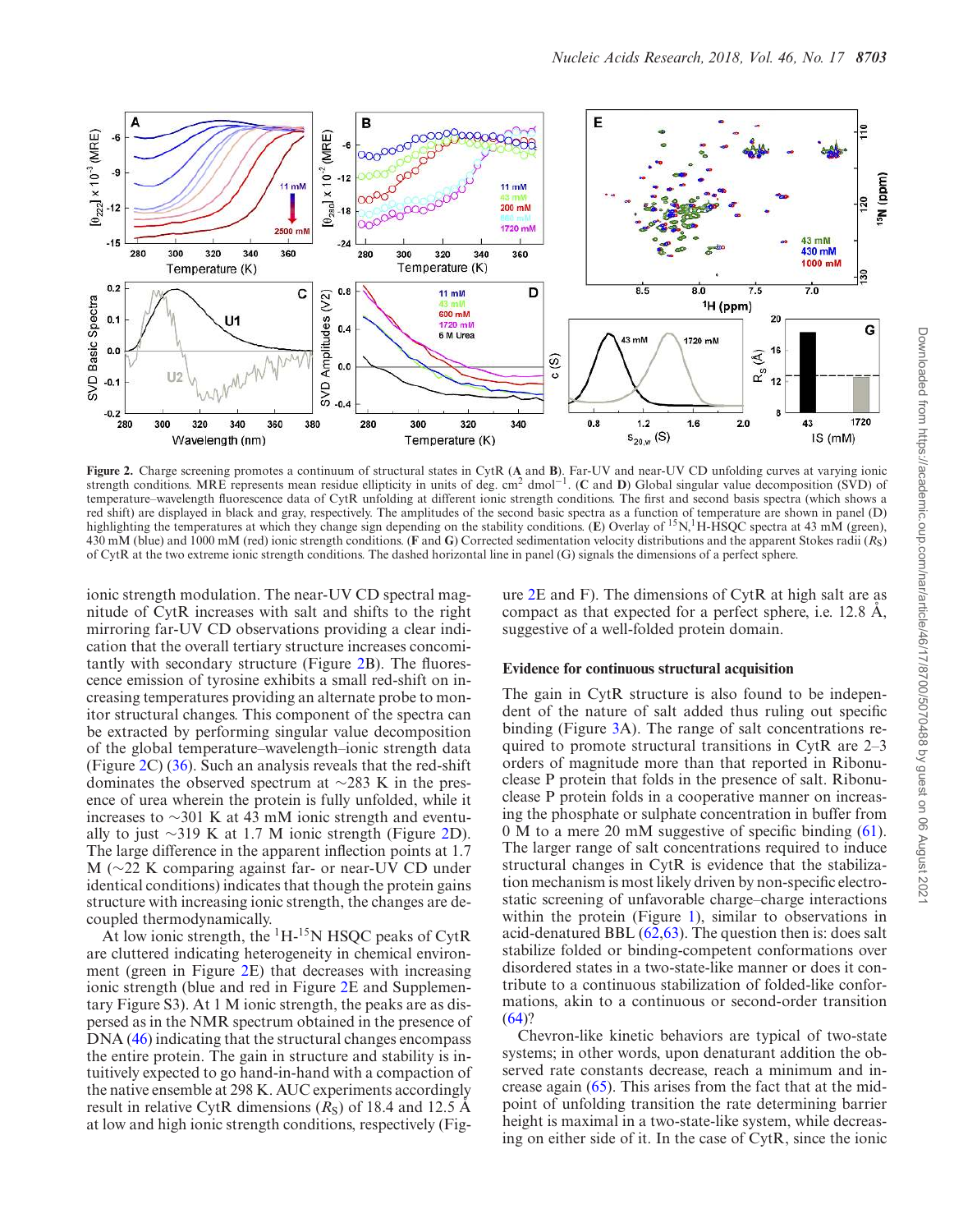

**Figure 3.** Evidence for a continuous structural acquisition (**A**). Non-specific charge screening promotes structural gain in CytR as monitored by far-UV CD at 222 nm with various ions. (**B**) Observed relaxation rates from stopped-flow experiments in the folding (red), unfolding (blue) direction and from extrapolation of rates estimated from urea-induced changes in equilibrium at 43, 1300 and 1720 mM ionic strength conditions (green). (**C**) The amplitudes following the color-code in panel (B). (**D**) Absolute heat capacity profiles of CytR at the specified ionic strength conditions. FB and MP stand for the Freire and Makhatadze–Privalov unfolded baselines, respectively. (**E** and **F**) Probability densities at  $T_0$  and 298 K from a VB model analysis of the heat capacity profiles following the color code in panel (D). Inset to panel (F): asymmetry factor, a measure of structural compactness or the native ensemble width, at different ionic strength conditions.

strength conditions can be modulated to tune the relative stability of states, the corresponding relaxation rates should be chevron-like if the transition is over a large free-energy barrier. Ionic strength-modulated kinetics of CytR surprisingly reveals a continuous increase in relaxation rates with increasing structure and stability: the rates range from ∼100 s<sup>-1</sup> at 43 mM to nearly 500 s<sup>-1</sup> at 1.7 M with no evidence for a chevron-like behavior (Figure 3B and C). Moreover, a roll-over in rates is not evident near the apparent chemical denaturation midpoint on perturbation with urea at 1.3 and 1.72 M ionic strength conditions, providing additional evidence for a non-two-state transition (Supplementary Figure S4). The slow relaxation rates even at low ionic strength conditions potentially arise from a highly frustrated (or rough) landscape. The rates increase would therefore be a manifestation of reduced electrostatic frustration (i.e. smoother landscape) at higher IS conditions.

The observations above hint that the protein folds in a continuous manner with increasing ionic strength conditions. An avenue to test this expectation is to perform scanning calorimetry experiments at varying ionic strength conditions or extent of charge screening and model the underlying the distribution of states through statistical approaches (49,66). The absolute heat capacity profiles show dramatic differences in the presence/absence of pre-transition baselines and excess heat capacity and are incompatible with the expectation from a two-state-model (Figure 3D and Supplementary Figure S5). There is a large difference between the

measured absolute heat capacity at the lowest temperature and the expectation for a folded domain (Freire baseline) at even  $1.3 \overline{M}$  ionic strength conditions, highlighting the presence of significant residual enthalpic fluctuations.

To quantify the differences, we fit the heat capacity profiles to the VB model of Muñoz and Sanchez-Ruiz  $(49)$  that provides estimates of thermodynamic barrier heights and conformational widths of the native ensembles. At the apparent midpoint temperatures  $(T_0)$ , the probability densities of CytR are unimodal at 43 and 600 mM ionic strength (i.e. one-state-like folding with thermodynamic barrier  $\leq 0$ ), while exhibiting signs of a small thermodynamic barrier (∼0.1 kJ mol<sup>−</sup><sup>1</sup> ) at 1300 mM ionic strength conditions (Figure 3E). The small barrier appears to coarsely separate the folded-like and unfolded-like conformations (a broad free energy well) and is consistent with the progressively better two-state model fits to the heat capacity profile (but with crossing baselines; Supplementary Figure S5) and the appearance of the sharper excess heat capacity with increasing salt. The probability densities at 298 K are expectedly unimodal at the three ionic strength conditions, with extracted sharpness of the native probability distribution (quantified by the asymmetry factor *f*) increasing from 0.53 at 43 mM, 0.63 at 600 mM to 0.90 at 1300 mM indicative of a more compact ensemble at high ionic strength conditions (inset to Figure 3F). In other words, salt is predicted to progressively or continuously fold CytR with distinct ensembles at different stabilization conditions akin to a one-state system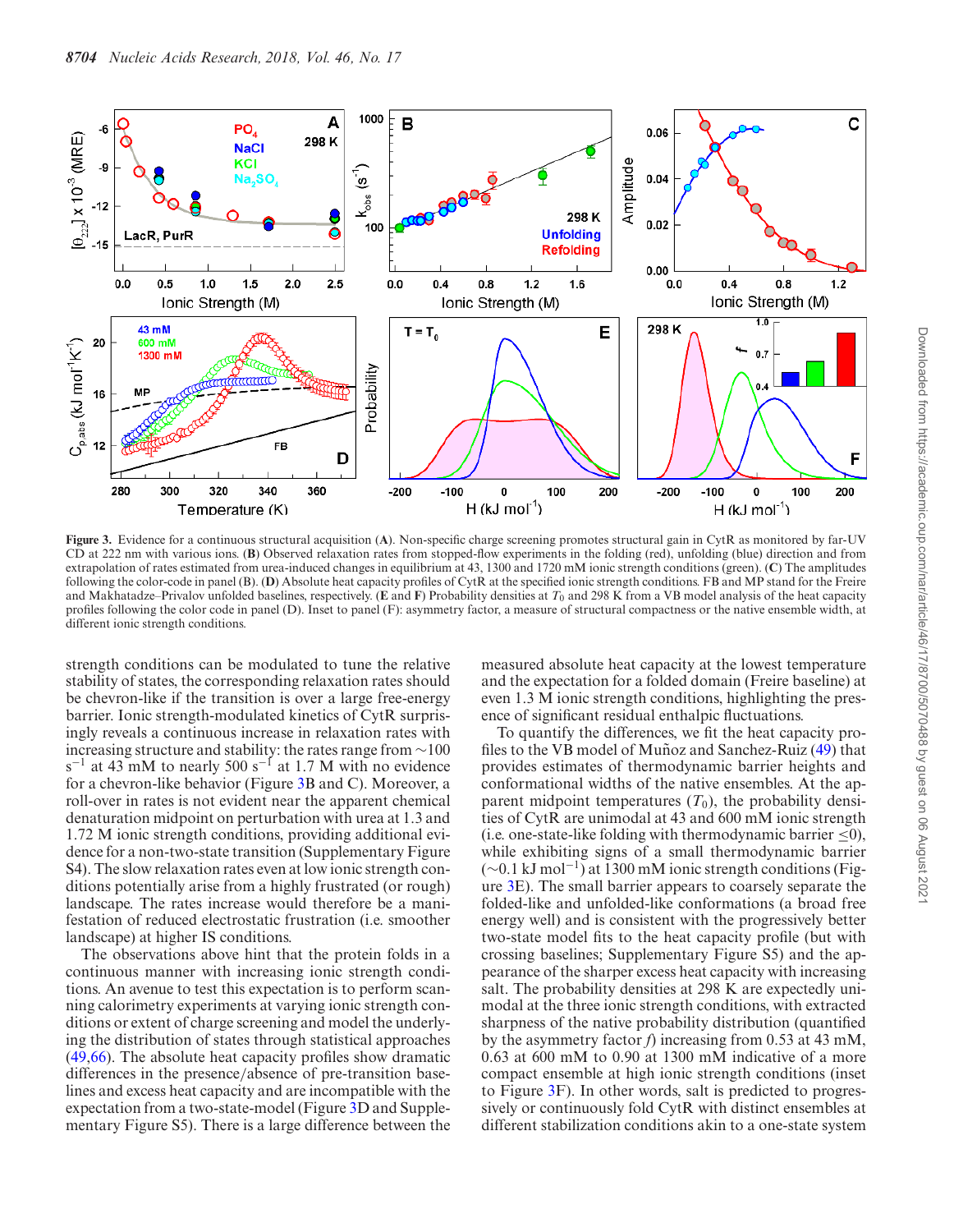

**Figure 4.** The electrostatic potential of DNA and its chaperone-like role. In all calculations, a distance of zero represents the DNA-bound CytR conformation. (A) The electrostatic potential of B-DNA (in  $k_B T/e$  units) can be felt up till 20–25 Å from the molecular surface acting as a guiding funnel for charged molecules. (**B**) The electrostatic interaction energy (in kJ mol−<sup>1</sup> ) between folded CytR and DNA as a function of distance between the two. (**C**) A schematic of the approach employed to calculate distance-dependent structural stability features of CytR from DNA (dark gray surface) through the WSME model. The most-distal pose (red circle) is assumed to have a melting temperature of 305 K as experimentally identified in the absence of DNA (Figure 2). The WSME model predicts the thermodynamic features as the protein is continuously moved toward DNA (green and blue circles). (**D**) Predicted mean residue folding probabilities of CytR, a measure of global structure, with (filled circles) and without (open circles) intermolecular electrostatic terms as a function of protein–DNA distance. CytR folds only when it is very close to the DNA ( $\sim$ 5 Å or less) in the absence of intermolecular electrostatic terms (open circles), guided purely by intermolecular van der Waals interactions. (**E**) One-dimensional free energy profiles of CytR as a function of number of structured residues at varying distances from DNA. (**F**) Predicted changes in melting temperature of CytR as function of distance from DNA. (**G**) The distribution of folded CytR populations at different distances for numerous relative orientations from >345 000 1D free energy profiles. Note that multiple conformational states of CytR are possible even at a CytR–DNA distance of  $5 \text{ Å}$ .

(67) explaining why the folding kinetics does not exhibit a chevron-like behavior. The maximum of the distribution along the order parameter carries additional information on the nature of the ensemble populated; the mode moves from a positive value at 43 mM to successively lower enthalpy values at 600 and 1300 mM (Figure 3F). The conformational behavior of CytR therefore smoothly shifts from disordered and high enthalpy ensemble to molten-globulelike to a low enthalpy compact ensemble at 298 K but still exhibiting downhill features by mere modulation of salt concentration in the buffer.

#### **The electrostatic potential of DNA and its chaperone-like role**

The observed continuum of conformational behavior with increased charge screening raises the question of why CytR displays this distinct feature. Classic non-linear Poisson– Boltzmann calculations reveal that the electrostatic potential of even 10–24 base-pair DNA fragments extends to nearly  $20-25$  Å at 100 mM bulk ionic strength conditions (Figure 4A) (68,69). The interaction energy between the folded conformation of CytR and DNA is also progressively favorable with decreasing distances between the two (Figure 4B). Given the continuous folding of CytR with salt or charge screening, it is tempting to speculate that the disordered CytR folds as it approaches DNA in a distancedependent manner, funneled by the long-range negative electrostatic potential of DNA.

Direct evidence for this unique mechanism is challenging to explore experimentally as it requires single-molecule methods with precise Angstrom-level control of intermolecular distances while at the same time probing for the degree of foldedness of CytR (three-color single-molecule FRET potentially). However, the non-specific nature of the screening effect indicates that it should be possible to model this behavior. We take recourse to the WSME model (50,51), an ensemble-based statistical mechanical model, wherein the phase space of a protein residue is simply represented as native (binary 1) or non-native (binary 0), allowing for an instantaneous ensemble of 2*<sup>N</sup>* microstates for a *N*-residue protein. We extend the classical WSME model (with intramolecular interactions) to include protein–DNA interactions by re-weighting the statistical weights of those residues that interact with DNA through both van der Waals interactions, and specific (52) and non-specific charge–charge interactions between the protein positive charges and the backbone phosphates of DNA (as obtained from the modeled bound structure, see 'Materials and Methods' section).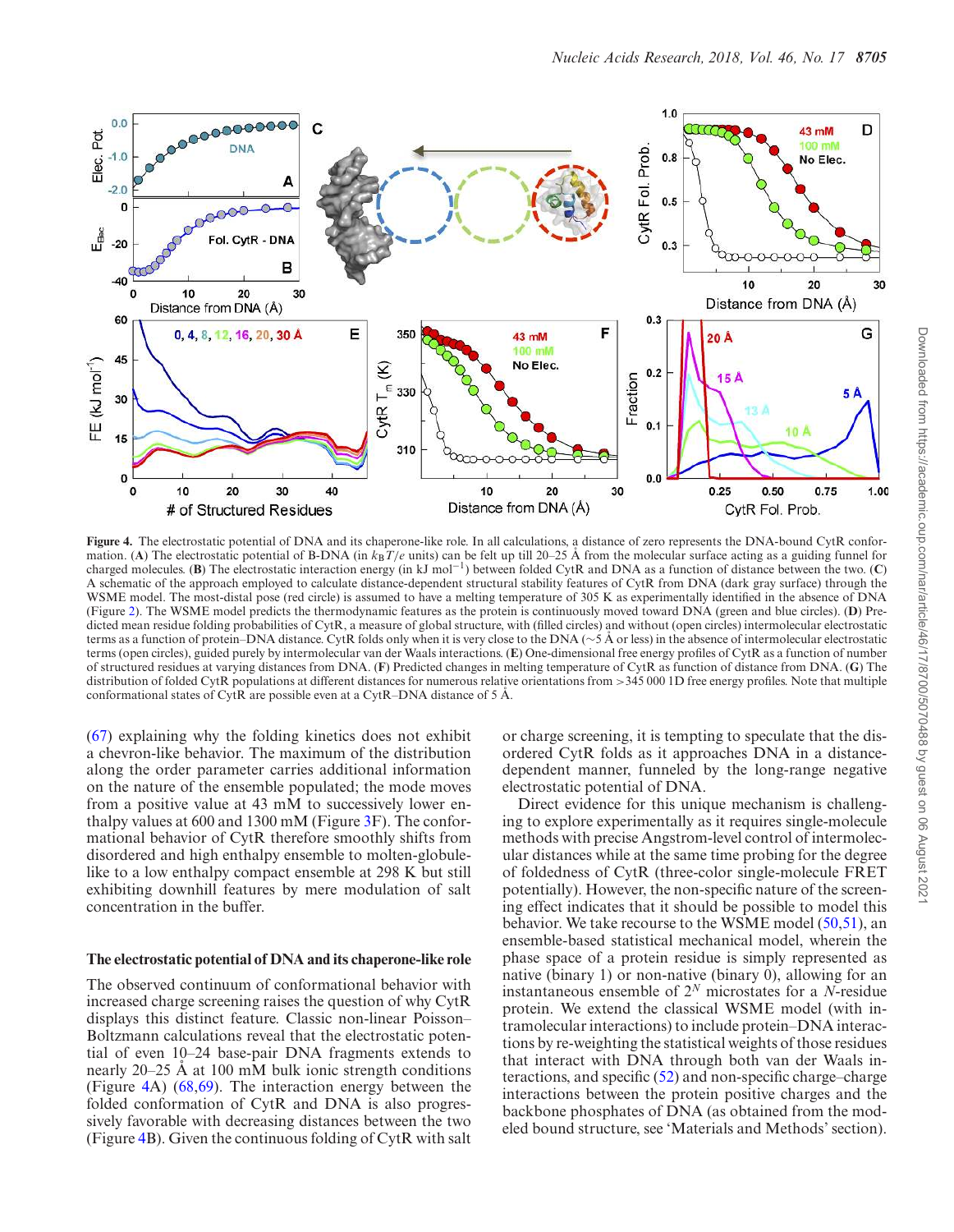The model is parameterized by merely reproducing the apo-CytR melting temperature of ∼305 K, i.e. when CytR is positioned at large distances from DNA  $(>30 \text{ Å}, \text{unbound})$ , thus resulting in a disordered conformational behavior (red circle in Figure 4C). The role of non-specific charge–charge interactions at varying distances is directly calculated by merely moving the protein toward DNA along a specific axis (empty circles Figure 4C). In all cases discussed below, a distance of zero represents the bound conformation (∼6  $\AA$  from the DNA surface).

CytR is disordered in the absence of DNA with very little secondary structure (Figure 2). As the protein approaches DNA driven by the strong electrostatic potential, the unfavorable charge–charge interactions are increasingly screened thus promoting a folding transition with the folded probability ( $P_F$ ) going from 0.3 at >20 Å to ~0.5 at ~13–15 A and finally to 1 when close to DNA even before complete binding  $( $8-9$  Å)$  (Figure 4D). This is also manifested in the CytR free energy profile that goes from near downhilllike in the unfolded side when far from DNA  $(>20-25 \text{ A})$  to molten-globule-like with a flat free energy profile (∼13–15 A) and eventually to downhill-like toward the folded side in the vicinity of DNA ( $\lt$ 8–9 Å) (Figure 4E), exactly as observed in experiments with increased salt screening (Figure 3). The corresponding melting temperatures increase continuously from 305 K when far from DNA to near 350 K when fully bound with a  $T_m$  of ~320 K at intermediate distances, very similar to the higher melting temperatures observed in salt-screening experiments (Figure 4F). On removing the specific and non-specific charge–charge interactions between the protein and DNA, CytR exhibits a transition toward the folded state only at very short distances  $(< 5 \text{ Å})$  indicating pure packing effects between protein and DNA driving folding (black in Figure 4D and F). The overall model predictions are insensitive to the magnitude of the dielectric constant of the intervening medium (Supplementary Figure S6), highlighting the robustness of the folding– binding mechanism.

In the calculation above, we have assumed that the relative orientation of CytR does not change as it diffuses toward DNA. This will not hold true as the protein is free to sample conformations in a plane orthogonal to DNA approach axis, particularly when it is far from DNA. To simulate this expectation, we consider the possible orientations of CytR (with respect to DNA) at spacings of  $5^\circ$ in all the three dimensions resulting in  $>82,000$  potential binding poses far from DNA and >20 000 poses close to DNA. For each pose and at specific distances (5, 10, 13, 15 and 20  $\AA$ ), 1D free energy profiles are generated for a total of 345 022 1D free energy profiles (see 'Materials and Methods' section). The predicted distributions of conformational states at specific distances (Figure 4G) follow the overall trend shown in Figure 4E. It is interesting to note that a large conformational distribution is likely even at 5  $\AA$  from DNA, thus hinting at the molecular origins of the heterogeneous binding reported in experiments (36).

## **Rapid and non-specific DNA binding**

What advantage does this mechanism provide to binding? It is important to note that the proposed mechanism is slightly

different from 'fly-casting' (wherein a disordered charged segment latches on to the DNA from a distance driving folding  $(18,19)$  and is more akin to the 'conformational selection' mechanism of binding (70,71) or the 'electrostatic steering' observed in simulations of Ets-DNA binding (72) and experimentally in the classic Barnase–Barstar interactions (73). The only difference is that in the 'continuous conformational selection' we infer here, the protein can electrostatically pre-organize itself when it is relatively far from DNA without the need for a disordered protein segment to bind DNA. This pre-organization helps the protein to increasingly sample folded-like and potentially binding competent poses as it approaches DNA enabling rapid binding.

In such a mechanism, the binding event should be extremely rapid funneled by large electrostatic forces. In fact, the association between CytR and its native *udp* complement is faster than the dead-time of the stopped flow instrument (∼2 ms) under pseudo-first order conditions even at 278 K wherein the association rate is slow due to increased solvent viscosity (Figure 5A and Supplementary Figure S7). This sets a lower bound on  $k_{on}$  to be  $~1 \times 10^9$  $M^{-1}$  s<sup>-1</sup> at 278 K, thus being faster than the diffusion controlled limit  $(10^4 - 10^6 \text{ M}^{-1} \text{ s}^{-1})$  and characteristic of electrostatic steering (73). It is important to note that anisotropy experiments on cMyb (IDP)–KIX (ordered protein) complex formation reveal distinct binding kinetic phases despite exhibiting equilibrium dissociation constants of  $1-10 \mu M$ (74), very similar to CytR–DNA complex at 293 K (blue in Figure 5B,  $K_{1/2}$  ∼10 μM from inflection point analysis) (36); the comparison highlights that CytR also dissociates rapidly from DNA contributing to the low binding affinity (36). The second expectation from the proposed mechanism is that such non-specific electrostatic forces should also enable CytR to bind random DNA sequences. True to this, CytR binds random DNA with a similar affinity to the *udp* half-site ( $K_{1/2}$  ∼10 μM; red in Figure 5B) and even the PurR complement with two overlapping titration profiles  $(K_{1/2,1}$  ∼0.4 µM and  $K_{1/2,2}$  > 20 µM; green in Figure 5B) suggestive of two different binding modes (Figure 5B and Supplementary Figure S7). Taken together, our results confirm that the large electrostatic potential of DNA drives the binding of CytR in a non-specific manner.

It is well established that DBDs need to switch conformations in going from non-specific to specific binding modes. What has not been clear is the source of activation energy for such a process that determines the relative populations and interconversion rates to enable efficient balance between 1D sliding and 3D hopping modes. Our experiments and calculations on CytR hint at an answer to this question: the activation energy to drive transitions could be effectively derived from the electrostatic potential of DNA in addition to the random solvent kicks. When CytR is far from DNA, the large electrostatic frustration promotes only unfoldedlike conformations (Figure 5C). As it is driven closer to DNA, the free energy landscape of CytR exhibits multiple minima as a result of conflict between destabilizing native interactions and stabilizing long-range protein–DNA interactions; many more structured conformations are thus possible contributing to an efficient sampling of the conformational space (in case of CytR, non-specifically collapsed states would also contribute  $(36)$ ). Finally, as the protein is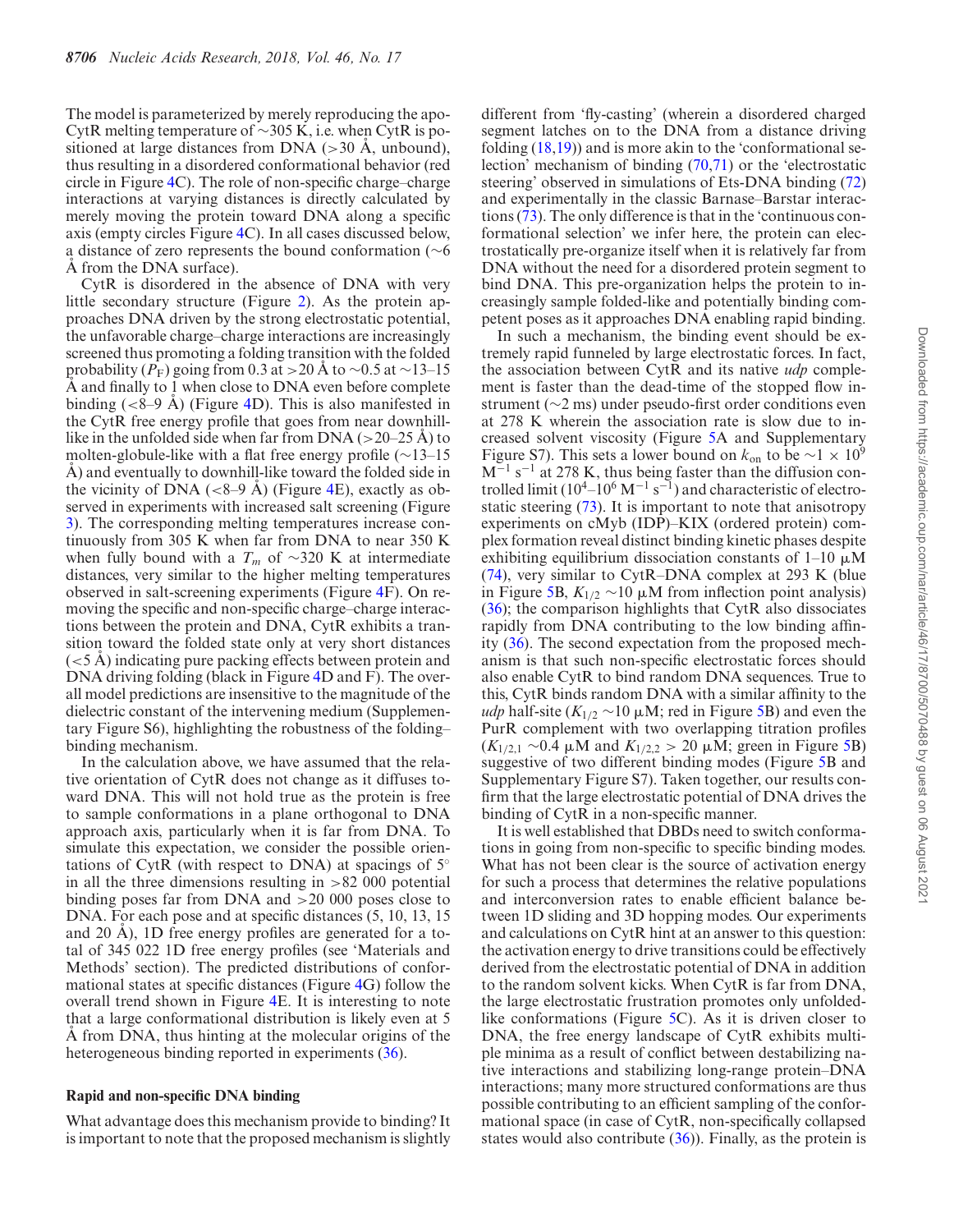

**Figure 5.** Rapid non-specific binding of CytR to DNA driven by 'continuous conformational selection' and electrostatic steering. (**A**) Stopped-flow kinetic anisotropy traces of excess CytR binding to Alexa-532 labeled *udp* half-site (300 nM) mimicking pseudo-first order conditions at 278 K. Note that 'DNA' stands for the anisotropy of labeled DNA in the absence of protein (blue), while the other colors represent the kinetic traces at the indicated final protein concentrations. (**B**) Binding isotherms of CytR to different DNA sequences (circles) at 293 K. The data have been shifted vertically for ease of viewing. (**C**) A schematic of the proposed continuous conformational–selection mechanism. CytR is disordered when it is far from DNA due to unfavorable intramolecular interactions. CytR folds continuously as it approaches DNA, i.e. it gains structure and reduces its dimensions, driven by the favorable electrostatic potential of DNA that screens out unfavorable intraprotein charge–charge interactions. At closer distances, the intrinsic conflict between intra- and intermolecular interactions contribute to an increased sampling of structured states thus allowing the protein to rapidly explore both specific- and non-specific binding poses.

very near at the DNA surface, the electrostatic frustration is reduced promoting folded-like conformations albeit with occasional transitions to partially structured states.

#### **CONCLUSIONS**

We effectively find that intramolecular charge screening promotes folded-like conformations in CytR at the expense of unfolded conformations in a purely non-specific manner. The conformational behavior of CytR thus smoothly transitions from being disordered to molten-globule-like to downhill (free energy profile toward the folded well; Figures 2 and 3). This arises from an intrinsic conflict in the charge patterning of CytR with local and non-local effects displaying opposite trends on charge screening (Figure 1). Given that even folded DBDs exhibit a similar and extreme salt-sensitivity (40,75,76), our observations here suggest that such tunable conformational landscape could be a generic feature of DBDs. Statistical mechanical modeling of the interaction behavior highlights the dramatic role of the long-range electrostatic potential of DNA in influencing the conformational landscape and thus the folding of CytR in a uniquely distance-dependent manner (Figure 4). It is important to note that the native conformational landscape of CytR (in the absence of DNA and at 310 K) is close to the collapse transition midpoint (36). The current work therefore highlights that at a certain intermediate distances from DNA, CytR should have access

to three macroscopic states––partially structured, unfoldedlike and non-specifically collapsed––thus dramatically increasing the conformational space that is sampled.

The 'continuous conformational selection' mechanism need not be restricted to protein–DNA interactions, but even to protein–protein or protein–membrane interactions driven by non-specific electrostatic complementarity. In fact, a specific class of proteins termed DNA-mimic proteins exhibits a similar and extensive charge complementary surface as DNA (77). Even ordered protein–DNA and disordered protein–protein interactions (driven by extensive charge complementarity) exhibit distance-dependent trends in terms of their interaction energy (35,78). Our interpretations further highlight the role of DNA and particularly its electrostatic potential in determining the conformational behavior of proteins from a distance. The conformational landscape of CytR is likely to have evolved to specifically fold only when it senses a favorable electrostatic field with the DNA playing the role of a passive macromolecular chaperone. In other words, a 'folding funnel' (79) appears only in the vicinity of DNA while being non-existent at other conditions. Such tunable 'conditional order' likely enables tight regulation and compartmentalizing functionality to specific regions within the cell.

# **SUPPLEMENTARY DATA**

Supplementary Data are available at NAR Online.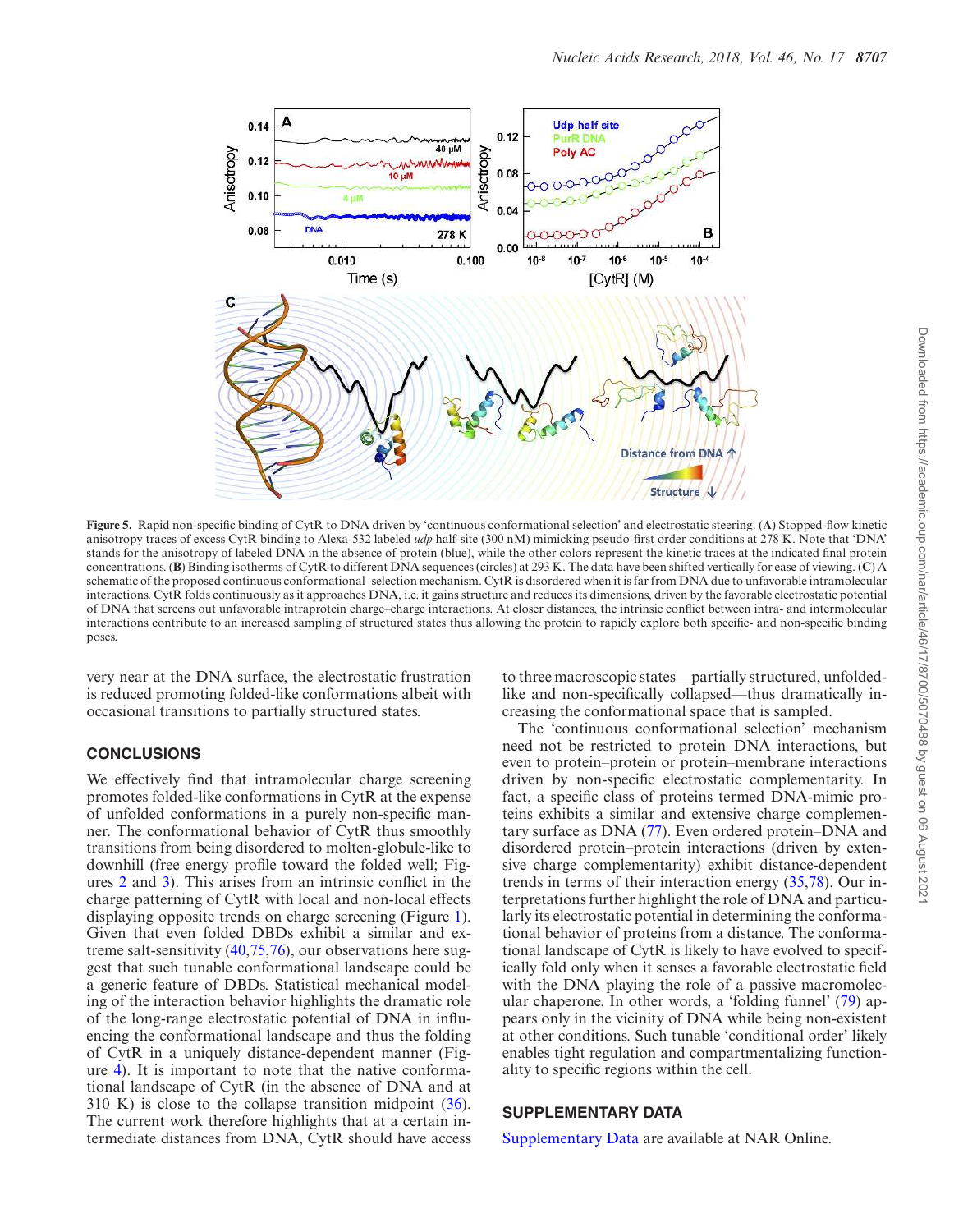# **ACKNOWLEDGEMENTS**

The NMR facility at the NMR Research Centre, IISc, supported by Department of Science and Technology (India) is gratefully acknowledged by H.S.A.

# **FUNDING**

Wellcome Trust/DBT India Alliance Intermediate Fellowship  $[IA/I/15/1/501837]$  to A.N.N.]. Funding for open access charge: Wellcome Trust/DBT India Alliance. *Conflict of interest statement.* None declared.

## **REFERENCES**

- 1. Berg,O.G., Winter,R.B. and Von Hippel,P.H. (1981) Diffusion-driven mechanisms of protein translocation on nucleic-Acids.1. models and theory. *Biochemistry*, **20**, 6929–6948.
- 2. Halford,S.E. and Marko,J.F. (2004) How do site-specific DNA-binding proteins find their targets? *Nucleic Acids Res.*, **32**, 3040–3052.
- 3. Cherstvy,A.G., Kolomeisky,A.B. and Kornyshev,A.A. (2008) Protein–DNA interactions: reaching and recognizing the targets. *J. Phys. Chem. B*, **112**, 4741–4750.
- 4. Cherstvy,A.G. (2009) Positively charged residues in DNA-binding domains of structural proteins follow sequence-specific positions of DNA phosphate groups. *J. Phys. Chem. B*, **113**, 4242–4247.
- 5. Ferreiro,D.U., Komives,E.A. and Wolynes,P.G. (2014) Frustration in biomolecules. *Q. Rev. Biophys.*, **47**, 285–363.
- 6. Li,W., Wolynes,P.G. and Takada,S. (2011) Frustration, specific sequence dependence, and nonlinearity in large-amplitude fluctuations of allosteric proteins. *Proc. Natl. Acad. Sci. U.S.A.*, **108**, 3504–3509.
- 7. Ferreiro,D.U., Hegler,J.A., Komives,E.A. and Wolynes,P.G. (2011) On the role of frustration in the energy landscapes of allosteric proteins. *Proc. Natl. Acad. Sci. U.S.A.*, **108**, 3499–3503.
- 8. Kalodimos,C.G., Biris,N., Bonvin,A.M., Levandoski,M.M., Guennuegues,M., Boelens,R. and Kaptein,R. (2004) Structure and flexibility adaptation in nonspecific and specific protein-DNA complexes. *Science*, **305**, 386–389.
- 9. Zandarashvili,L., Vuzman,D., Esadze,A., Takayama,Y., Sahu,D., Levy,Y. and Iwahara,J. (2012) Asymmetrical roles of zinc fingers in dynamic DNA-scanning process by the inducible transcription factor Egr-1. *Proc. Natl. Acad. Sci. U.S.A.*, **109**, E1724–E1732.
- 10. Iwahara,J. and Levy,Y. (2013) Speed-stability paradox in DNA-scanning by zinc-finger proteins. *Transcription*, **4**, 58–61.
- 11. Zandarashvili,L., Esadze,A., Vuzman,D., Kemme,C.A., Levy,Y. and Iwahara,J. (2015) Balancing between affinity and speed in target DNA search by zinc-finger proteins via modulation of dynamic conformational ensemble. *Proc. Natl. Acad. Sci. U.S.A.*, **112**, E5142–E5149.
- 12. Rentzeperis,D., Jonsson,T. and Sauer,R.T. (1999) Acceleration of the refolding of Arc repressor by nucleic acids and other polyanions. *Nat. Struct. Biol.*, **6**, 569–573.
- 13. Kiefhaber,T., Bachmann,A. and Jensen,K.S. (2012) Dynamics and mechanisms of coupled protein folding and binding reactions. *Curr. Opin. Struct. Biol.*, **22**, 21–29.
- 14. Chu,X. and Munoz,V. (2017) Roles of conformational disorder and downhill folding in modulating protein-DNA recognition. *Phys. Chem. Chem. Phys.*, **19**, 28527–28539.
- 15. Naganathan,A.N. and Orozco,M. (2013) The conformational landscape of an intrinsically disordered DNA-binding domain of a transcription regulator. *J. Phys. Chem. B*, **117**, 13842–13850.
- 16. Papoian,G.A. and Wolynes,P.G. (2003) The physics and bioinformatics of binding and folding-an energy landscape perspective. *Biopolymers*, **68**, 333–349.
- 17. Zhao,L., Suarez,I.P., Gauto,D.F., Rasia,R.M. and Wang,J. (2018) The key role of electrostatic interactions in the induced folding in RNA recognition by DCL1-A. *Phys. Chem. Chem. Phys.*, **20**, 9376–9388.
- 18. Shoemaker,B.A., Portman,J.J. and Wolynes,P.G. (2000) Speeding molecular recognition by using the folding funnel: the fly-casting mechanism. *Proc. Natl. Acad. Sci. U.S.A.*, **97**, 8868–8873.
- 19. Trizac,E., Levy,Y. and Wolynes,P.G. (2010) Capillarity theory for the fly-casting mechanism. *Proc. Natl. Acad. Sci. U.S.A.*, **107**, 2746–2750.
- 20. Vuzman,D. and Levy,Y. (2012) Intrinsically disordered regions as affinity tuners in protein-DNA interactions. *Mol. Biosyst.*, **8**, 47–57.
- 21. Lohman,T.M. and Bujalowski,W. (1988) Negative cooperativity within individual tetramers of Escherichia coli single strand binding protein is responsible for the transition between the (SSB)35 and (SSB)56 DNA binding modes. *Biochemistry*, **27**, 2260–2265.
- 22. Roy,R., Kozlov,A.G., Lohman,T.M. and Ha,T. (2007) Dynamic structural rearrangements between DNA binding modes of E. coli SSB protein. *J. Mol. Biol.*, **369**, 1244–1257.
- 23. Murugan,R. (2010) Theory of site-specific DNA-Protein interactions in the presence of conformational fluctuations of DNA binding domains. *Biophys. J.*, **99**, 353–359.
- 24. Marcovitz,A. and Levy,Y. (2011) Frustration in protein-DNA binding influences conformational switching and target search kinetics. *Proc. Natl. Acad. Sci. U.S.A.*, **108**, 17957–17962.
- 25. Zhou,H.X. (2011) Rapid search for specific sites on DNA through conformational switch of nonspecifically bound proteins. *Proc. Natl. Acad. Sci. U.S.A.*, **108**, 8651–8656.
- 26. Tempestini,A., Monico,C., Gardini,L., Vanzi,F., Pavone,F.S. and Capitanio,M. (2018) Sliding of a single lac repressor protein along DNA is tuned by DNA sequence and molecular switching. *Nucleic Acids Res.*, **46**, 5001–5011.
- 27. Potoyan,D.A., Bueno,C., Zheng,W., Komives,E.A. and Wolynes,P.G. (2017) Resolving the NFkappaB heterodimer binding Paradox: strain and frustration guide the binding of dimeric transcription factors. *J. Am. Chem. Soc.*, **139**, 18558–18566.
- 28. van den Broek,B., Lomholt,M.A., Kalisch,S.M., Metzler,R. and Wuite,G.J. (2008) How DNA coiling enhances target localization by proteins. *Proc. Natl. Acad. Sci. U.S.A.*, **105**, 15738–15742.
- 29. Marcovitz,A. and Levy,Y. (2009) Arc-repressor dimerization on DNA: folding rate enhancement by colocalization. *Biophys. J.*, **96**, 4212–4220.
- 30. Kar,P., Cherstvy,A.G. and Metzler,R. (2018) Acceleration of bursty multiprotein target search kinetics on DNA by colocalisation. *Phys. Chem. Chem. Phys.*, **20**, 7931–7946.
- 31. Winter,R.B., Berg,O.G. and Von Hippel,P.H. (1981) Diffusion-driven mechanisms of protein translocation on nucleic-acids. 3. the escherichia-coli-lac repressor-operator interaction-kinetic measurements and conclusions. *Biochemistry*, **20**, 6961–6977.
- 32. Stanford,N.P., Szczelkun,M.D., Marko,J.F. and Halford,S.E. (2000) One- and three-dimensional pathways for proteins to reach specific DNA sites. *EMBO J.*, **19**, 6546–6557.
- 33. Halford,S.E. (2001) Hopping, jumping and looping by restriction enzymes. *Biochem. Soc. Trans.*, **29**, 363–374.
- 34. Gowers,D.M., Wilson,G.G. and Halford,S.E. (2005) Measurement of the contributions of 1D and 3D pathways to the translocation of a protein along DNA. *Proc. Natl. Acad. Sci. U.S.A.*, **102**, 15883–15888.
- 35. Wieczor,M. and Czub,J. (2017) How proteins bind to DNA: target discrimination and dynamic sequence search by the telomeric protein TRF1. *Nucleic Acids Res.*, **45**, 7643–7654.
- 36. Munshi,S., Gopi,S., Subramanian,S., Campos,L.A. and Naganathan,A.N. (2018) Protein plasticity driven by disorder and collapse governs the heterogeneous binding of CytR to DNA. *Nucleic Acids Res.*, **46**, 4044–4053.
- 37. Crane-Robinson,C., Read,C.M., Cary,P.D., Driscoll,P.C., Dragan,A.I. and Privalov,P.L. (1998) The energetics of HMG box interactions with DNA. Thermodynamic description of the box from mouse Sox-5. *J. Mol. Biol.*, **281**, 705–717.
- 38. Jelesarov,I., Crane-Robinson,C. and Privalov,P.L. (1999) The energetics of HMG box interactions with DNA: thermodynamic description of the target DNA duplexes. *J. Mol. Biol.*, **294**, 981–995.
- 39. Dragan,A.I., Klass,J., Read,C., Churchill,M.E., Crane-Robinson,C. and Privalov,P.L. (2003) DNA binding of a non-sequence-specific HMG-D protein is entropy driven with a substantial non-electrostatic contribution. *J. Mol. Biol.*, **331**, 795–813.
- 40. Dragan,A.I., Li,Z., Makeyeva,E.N., Milgotina,E.I., Liu,Y., Crane-Robinson,C. and Privalov,P.L. (2006) Forces driving the binding of homeodomains to DNA. *Biochemistry*, **45**, 141–151.